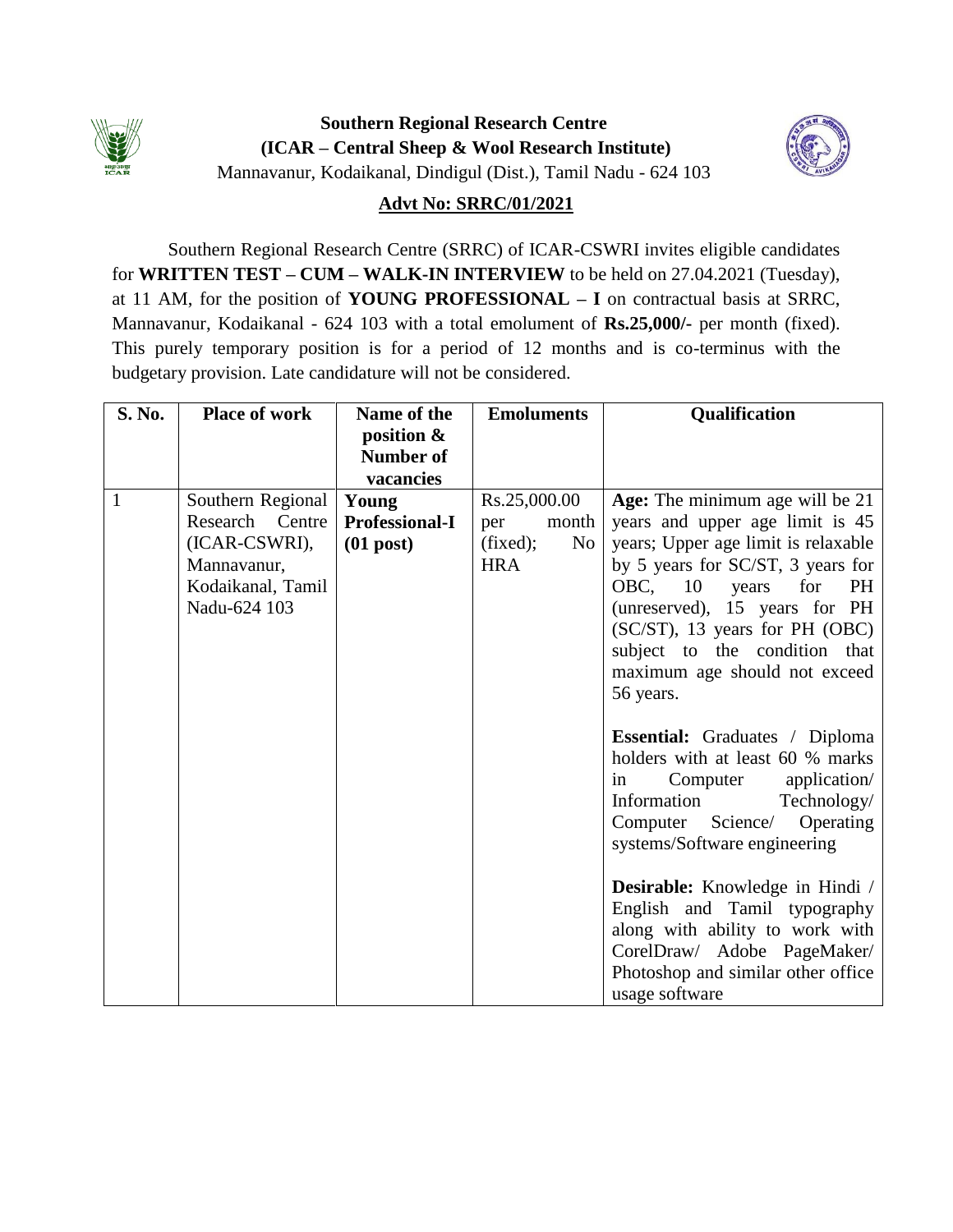### **Terms & Conditions**

- Once got selected, Young Professional (YP)-I are governed by rules laid by and amended time-to-time of ICAR.
- The total emolument is fixed for YP-I. There will be no House rent allowance.
- No TA/DA shall be given for attending the examination & interview.
- Interested candidates should be present for written test cum- walk-in interview on the mentioned date, latest by 10:30AM compulsorily. Latecomers will not be entertained.
- Interested candidates should bring the following documents in original and a self-attested photocopy.
	- $\triangleright$  Original mark sheets and certificates of passing matriculation examination and onwards, experience certificate etc.
	- $\triangleright$  Testimonials, if any
	- $\triangleright$  Latest passport size photograph of the candidate (02 nos)
	- $\triangleright$  Application in the prescribed format (enclosed)

# **The criteria for written test cum interview of YPs as follows:-**

- Total number of marks will be 100. Out of which
	- $\triangleright$  Written test 50 marks (Questions will be from General Knowledge, English, Quantitative Aptitude & Computer Science)
	- Academic performance + Experience 30 marks
	- $\triangleright$  Interview 20 marks
- Appearing in written test is mandatory. Qualifying marks for interview will be 40% for unreserved category and 35% for reservation category.
- Qualification over and above essential qualification No. of years in higher degree i.e., MSc/ME/PhD will be counted as experience.
- The appointment is purely on temporary basis and liable to be terminated at any time without assigning any reason thereof.
- The Director, ICAR CSWRI, Avikanagar, reserves the right of final decision and it has binding on all respects.

**Note:-** Candidate should follow the COVID-19 Guidelines of MHA, GoI and Tamil Nadu state government.

**(Officer In-charge)**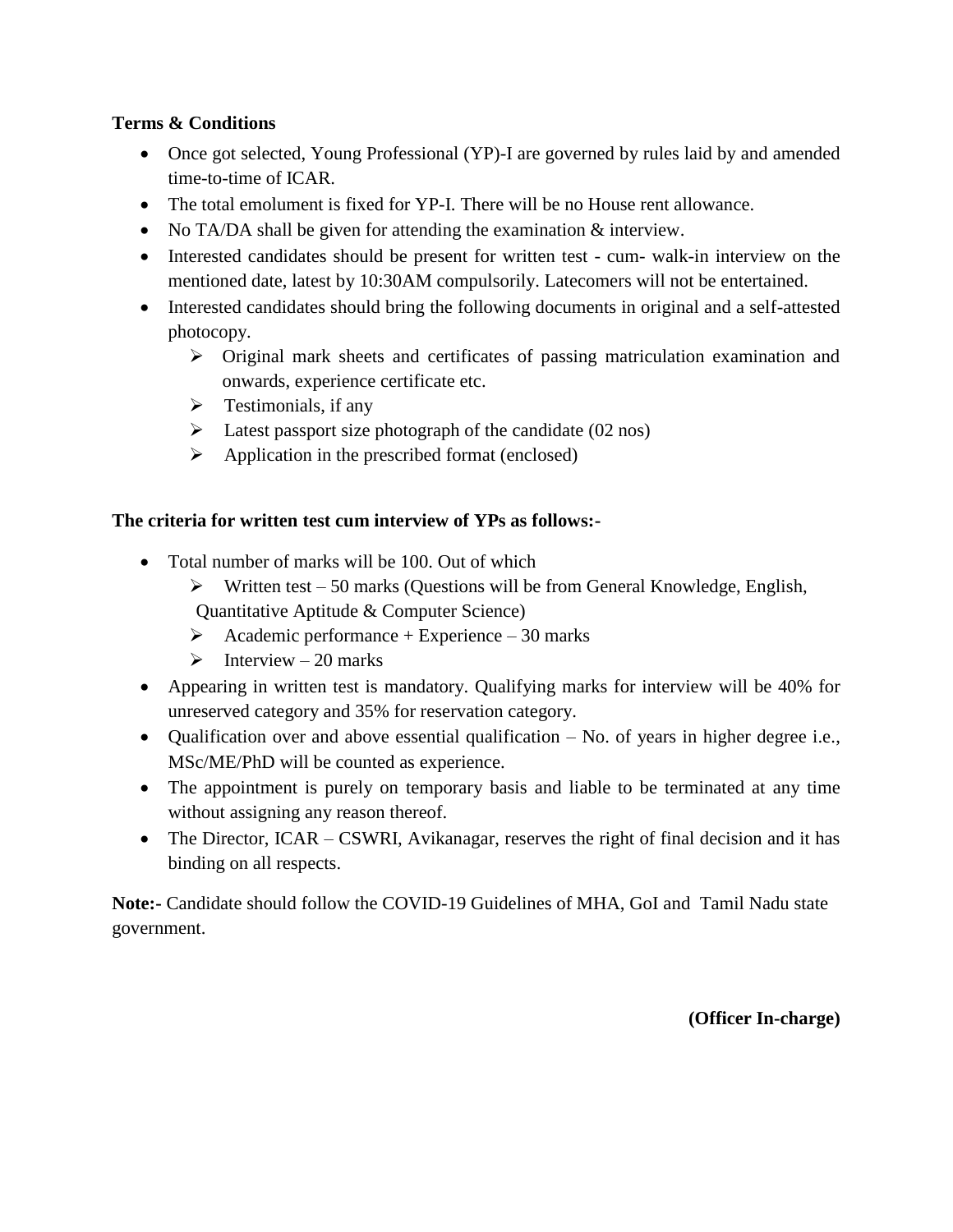# **Southern Regional Research Centre (SRRC) (ICAR – Central Sheep & Wool Research Institute)**

Mannavanur, Kodaikanal, Dindigul (Dist.), Tamil Nadu- 624 103

# **APPLICATION FORMAT**

Application should be filled up in candidate's own legible handwriting failing which it will be treated as rejected

Application for the post of **YOUNG PROFESSIONAL-I** (only one application for one post will be considered)

## **Name of the Project: Institute Technical project**

| $\mathbf{1}$   | Name of the candidate<br>(in block letters) |                |                                           |
|----------------|---------------------------------------------|----------------|-------------------------------------------|
| $\overline{2}$ | Father / Husband's Name                     | $\vdots$       |                                           |
| $\overline{3}$ | Category<br>(Unreserved/SC/ST/OBC/PH)       | $\ddot{\cdot}$ |                                           |
| $\overline{4}$ | Date of Birth & Place                       | $\vdots$       |                                           |
| $\overline{5}$ | Age                                         | $\ddot{\cdot}$ | ------- Years -------- Months ------ Days |
| 6              | Sex                                         | $\ddot{\cdot}$ |                                           |
| $\overline{7}$ | Nationality                                 | $\vdots$       |                                           |
| 8              | <b>Permanent Address</b>                    | $\vdots$       |                                           |
| 9              | Address for correspondence                  | $\ddot{\cdot}$ |                                           |